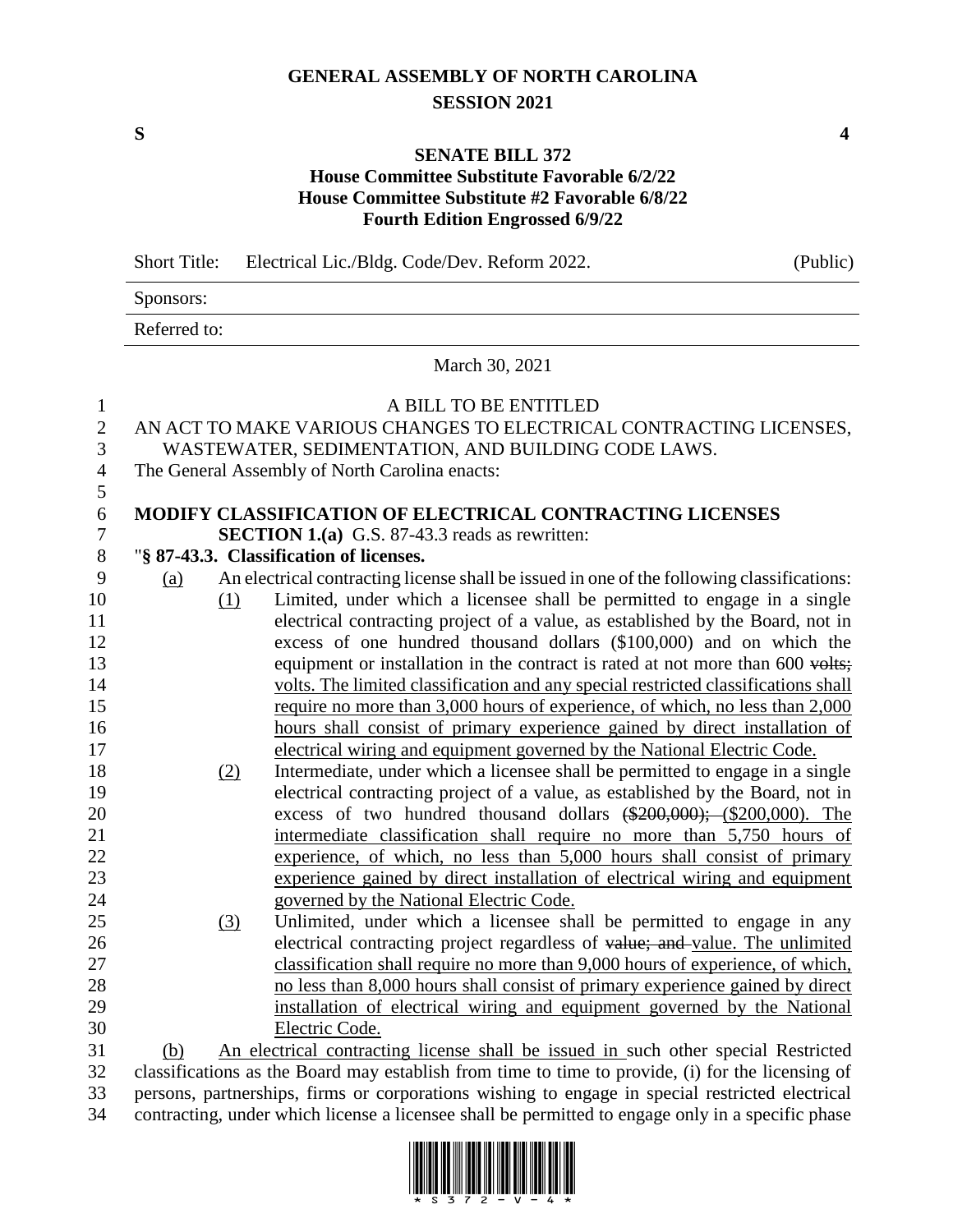of electrical contracting of a special, limited nature, and (ii) for the licensing of persons, partnerships, firms or corporations wishing to engage in electrical contracting work as an incidental part of their primary business, which is a lawful business other than electrical contracting, under which license a licensee shall be permitted to engage only in a specific phase of electrical contracting of a special, limited nature directly in connection with said primary business.

 (c) The Board may establish appropriate standards for each classification, such standards not to be inconsistent with the provisions of G.S. 87-42. The Board may, by rule, modify the project value limitations up to the maximum amounts set forth in this section for limited and intermediate licenses no more than once every three years based upon an increase or decrease in the project cost index for electrical projects in this State."

**SECTION 1.(b)** This section becomes effective October 1, 2022, and applies to applicants for licensure on or after that date.

## **DELAY EFFECTIVE DATE OF 18E WASTEWATER TREATMENT AND DISPERSAL RULES**

 **SECTION 2.(a)** Notwithstanding G.S. 150B-21.3, 15A NCAC 18E .0101 through .1713, as adopted by the North Carolina Commission for Public Health on August 4, 2021, and approved by the Rules Review Commission on September 16, 2021, shall become effective on January 1, 2024.

 **SECTION 2.(b)** 15A NCAC 18A .1934 through .1971, as repealed by the North Carolina Commission for Public Health on August 4, 2021 and approved by the Rules Review Commission on September 16, 2021, shall remain in effect until the 15A NCAC 18E rules referenced in subsection (a) of this section become effective and shall be exempt from the periodic review and expiration of existing rules process required by G.S. 150B-21.3A.

# 

# **HIGHLY TREATED WASTEWATER AMENDMENTS**

**SECTION 3.(a)** Section 8.26(b) of S.L. 2021-180 reads as rewritten:

 "**SECTION 8.26.(b)** Funds allocated from the State Fiscal Recovery Fund to the Board of Governors of The University of North Carolina for the Innovative Highly Treated Wastewater Pilot Program (Program) shall be provided to the North Carolina Policy Collaboratory at the University of North Carolina at Chapel Hill (Collaboratory) to establish the Program as described in this subsection. The Collaboratory may use up to one million dollars (\$1,000,000) of the funds allocated by this subsection for research and administrative costs related to the Program, of which up to two hundred thousand dollars (\$200,000) may be used to reimburse the Department of Environmental Quality for its administrative costs. Project funding from the funds allocated by 37 this section is limited to the lesser of forty percent (40%) of the total project cost or four million dollars (\$4,000,000). In implementing the Program, the Collaboratory shall do the following: In implementing the Program, the Collaboratory shall do the following:

 (1) Review and evaluate wastewater systems producing highly treated wastewater, either as a single unit or as a combination of treatment devices for suitability as a wastewater treatment option for local governments, sanitary districts, or public authorities that are either (i) considered distressed, as 44 defined by G.S. 159G-20, that  $(i)$ -(ii) have no more than 10,000 eustomers 45 customers, or  $\overrightarrow{H}$  (iii) include residential or commercial developments or subdivisions that are unable to be served by existing wastewater systems. …."

#### **SECTION 3.(b)** Subdivision 8.26(c)(1) of S.L. 2021-180 reads as rewritten: "(1) Review and qualify wastewater systems producing highly treated wastewater,

 either as a single unit or as a combination of treatment devices. The Department shall require the manufacturer of the wastewater system within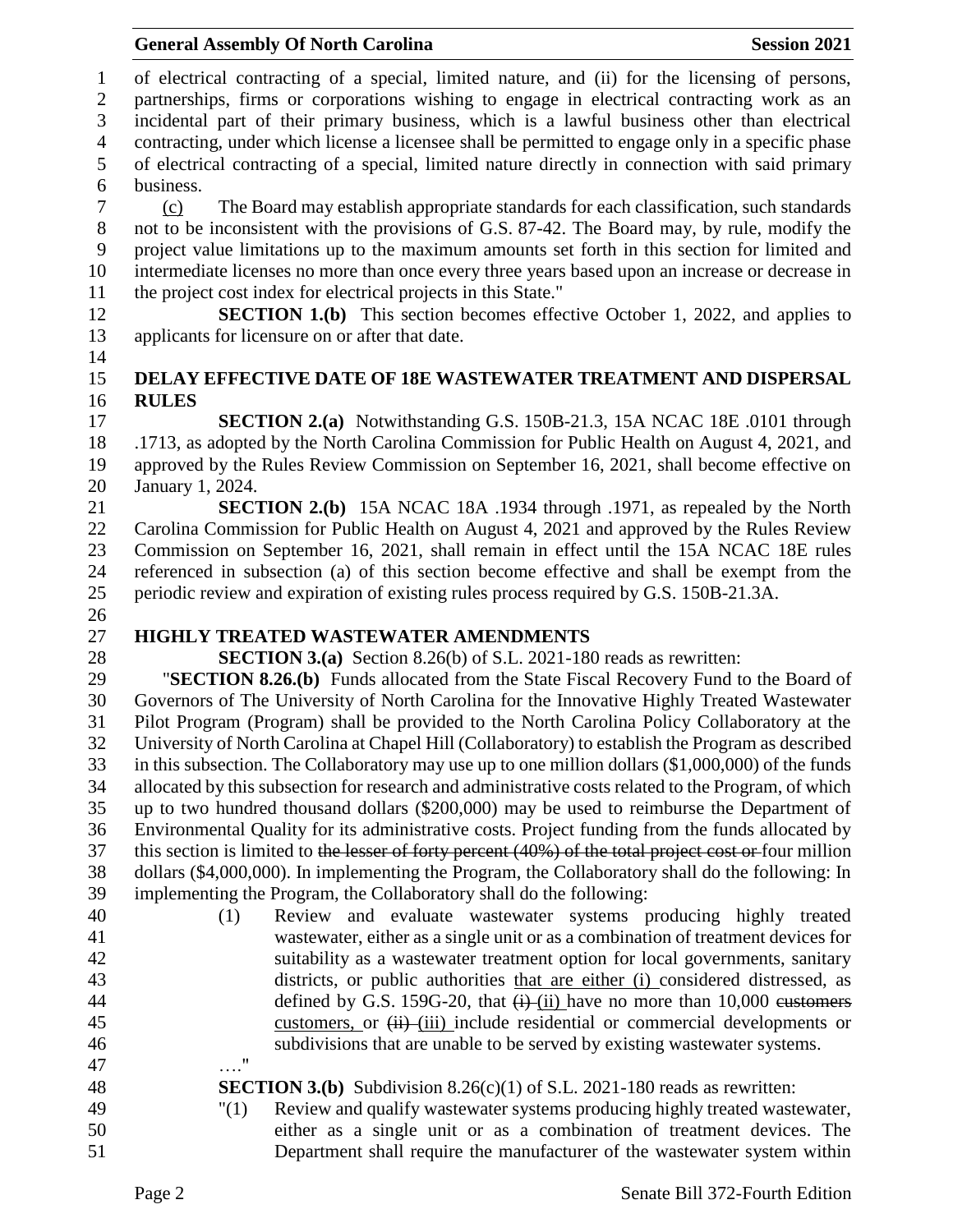|                                                                   |                               | <b>General Assembly Of North Carolina</b>                                                                                                                                                                                                                                                                                                                                                                                                                                                         | <b>Session 2021</b> |
|-------------------------------------------------------------------|-------------------------------|---------------------------------------------------------------------------------------------------------------------------------------------------------------------------------------------------------------------------------------------------------------------------------------------------------------------------------------------------------------------------------------------------------------------------------------------------------------------------------------------------|---------------------|
| $\overline{c}$<br>3<br>$\overline{4}$<br>6<br>$\overline{7}$<br>8 |                               | five days of the qualification issuance of the permit to construct for a<br>wastewater system qualified under this subdivision to file with the Department<br>a performance bond or other surety with a minimum term of five years to be<br>executed in favor of the permittee in the amount sufficient to cover system<br>replacement. Operation, maintenance, abuse, or change in hydraulic flows or<br>wastewater characteristics shall not be attached to the performance bond or<br>surety." |                     |
| 9                                                                 |                               | PROVIDE THAT APPROVAL FOR LICENSED SOIL SCIENTISTS TO EVALUATE,                                                                                                                                                                                                                                                                                                                                                                                                                                   |                     |
| 10                                                                |                               | <b>INSPECT, AND APPROVE ON-SITE WASTEWATER SYSTEM PROJECTS DURING</b>                                                                                                                                                                                                                                                                                                                                                                                                                             |                     |
|                                                                   |                               | THE CORONAVIRUS EMERGENCY ENDS ON A DATE CERTAIN                                                                                                                                                                                                                                                                                                                                                                                                                                                  |                     |
| 12                                                                |                               | <b>SECTION 4.</b> Section 3.19(e) of S.L. 2020-97 reads as rewritten:                                                                                                                                                                                                                                                                                                                                                                                                                             |                     |
| 13                                                                |                               | "SECTION 3.19.(e) This section is effective when it becomes law and expires $90 \text{ days after}$                                                                                                                                                                                                                                                                                                                                                                                               |                     |
| 14                                                                |                               | Executive Order No. 116 is rescinded. on January 1, 2023. However, the expiration of this section                                                                                                                                                                                                                                                                                                                                                                                                 |                     |
| 15                                                                |                               | shall not prevent a licensed soil scientist acting under this section's authority from completing a                                                                                                                                                                                                                                                                                                                                                                                               |                     |
| 16                                                                |                               | proposed-wastewater system begun before this section expires.already under construction."                                                                                                                                                                                                                                                                                                                                                                                                         |                     |
| 17                                                                |                               |                                                                                                                                                                                                                                                                                                                                                                                                                                                                                                   |                     |
| 18<br>19                                                          |                               | ON-SITE WASTEWATER PERMITTING PROCESS AMENDMENTS<br><b>SECTION 5.(a)</b> G.S. 130A-335 reads as rewritten:                                                                                                                                                                                                                                                                                                                                                                                        |                     |
| 20                                                                |                               | "§ 130A-335. Wastewater collection, treatment and disposal; rules.                                                                                                                                                                                                                                                                                                                                                                                                                                |                     |
| 21                                                                |                               |                                                                                                                                                                                                                                                                                                                                                                                                                                                                                                   |                     |
| 22                                                                | (a2)                          | Evaluations conducted by a licensed soil scientist or a licensed geologist pursuant to                                                                                                                                                                                                                                                                                                                                                                                                            |                     |
|                                                                   |                               | subsection (a1) of this section to produce shall be used in developing design and construction                                                                                                                                                                                                                                                                                                                                                                                                    |                     |
|                                                                   |                               | features for a new proposed wastewater system or a proposed repair project for an existing                                                                                                                                                                                                                                                                                                                                                                                                        |                     |
|                                                                   |                               | wastewater system, including the addressing of any special hydrologic conditions that may be                                                                                                                                                                                                                                                                                                                                                                                                      |                     |
|                                                                   |                               | required under the applicable rules for an authorization to construct or for permitting,                                                                                                                                                                                                                                                                                                                                                                                                          |                     |
|                                                                   |                               | improvement permit or a construction authorization, shall be approved by the applicable                                                                                                                                                                                                                                                                                                                                                                                                           |                     |
|                                                                   |                               | permitting authorities under G.S. 130A-336 and G.S. 130A-336.1, provided both of the                                                                                                                                                                                                                                                                                                                                                                                                              |                     |
|                                                                   | following conditions are met: |                                                                                                                                                                                                                                                                                                                                                                                                                                                                                                   |                     |
|                                                                   | (1)                           | The evaluation of soil conditions, site features, or geologic and hydrogeologic                                                                                                                                                                                                                                                                                                                                                                                                                   |                     |
|                                                                   |                               | conditions satisfies all requirements of this Article. The evaluation shall not                                                                                                                                                                                                                                                                                                                                                                                                                   |                     |
|                                                                   |                               | cover areas outside the scope of the applicable license.<br>The licensed soil scientist or licensed geologist conducting the evaluation                                                                                                                                                                                                                                                                                                                                                           |                     |
|                                                                   | (2)                           | maintains an errors and omissions liability insurance policy issued by an                                                                                                                                                                                                                                                                                                                                                                                                                         |                     |
|                                                                   |                               | insurer licensed under Chapter 58 of the General Statutes in an amount                                                                                                                                                                                                                                                                                                                                                                                                                            |                     |
|                                                                   |                               | commensurate with the risk.                                                                                                                                                                                                                                                                                                                                                                                                                                                                       |                     |
|                                                                   |                               | Upon receipt of a signed written evaluation from the soil scientist or licensed geologist, the                                                                                                                                                                                                                                                                                                                                                                                                    |                     |
|                                                                   |                               | Department, the Department's authorized agents, and the local health department shall be                                                                                                                                                                                                                                                                                                                                                                                                          |                     |
|                                                                   |                               | discharged and released from any liabilities, duties, and responsibilities imposed by statute or in                                                                                                                                                                                                                                                                                                                                                                                               |                     |
|                                                                   |                               | common law from any claim arising out of or attributed to the soil conditions, site features,                                                                                                                                                                                                                                                                                                                                                                                                     |                     |
|                                                                   |                               | geologic conditions, or hydrogeologic conditions for which the signed written evaluation was                                                                                                                                                                                                                                                                                                                                                                                                      |                     |
|                                                                   | submitted.                    |                                                                                                                                                                                                                                                                                                                                                                                                                                                                                                   |                     |
|                                                                   | (a3)                          | When an applicant for an improvement permit submits an application and a soil                                                                                                                                                                                                                                                                                                                                                                                                                     |                     |
|                                                                   |                               | evaluation pursuant to subsection (a2) of this section, the local health department shall, within                                                                                                                                                                                                                                                                                                                                                                                                 |                     |
|                                                                   |                               | 10 business days of receiving the application, take one of the following actions:                                                                                                                                                                                                                                                                                                                                                                                                                 |                     |
|                                                                   | (1)                           | Issue the improvement permit.                                                                                                                                                                                                                                                                                                                                                                                                                                                                     |                     |
|                                                                   | (2)                           | Deny the permit application and provide a signed, written report to the<br>applicant citing the applicable rule(s) for permit denial.                                                                                                                                                                                                                                                                                                                                                             |                     |
|                                                                   | (3)                           | Notify the applicant that additional information is needed if the application is                                                                                                                                                                                                                                                                                                                                                                                                                  |                     |
|                                                                   |                               | incomplete.                                                                                                                                                                                                                                                                                                                                                                                                                                                                                       |                     |
|                                                                   |                               |                                                                                                                                                                                                                                                                                                                                                                                                                                                                                                   |                     |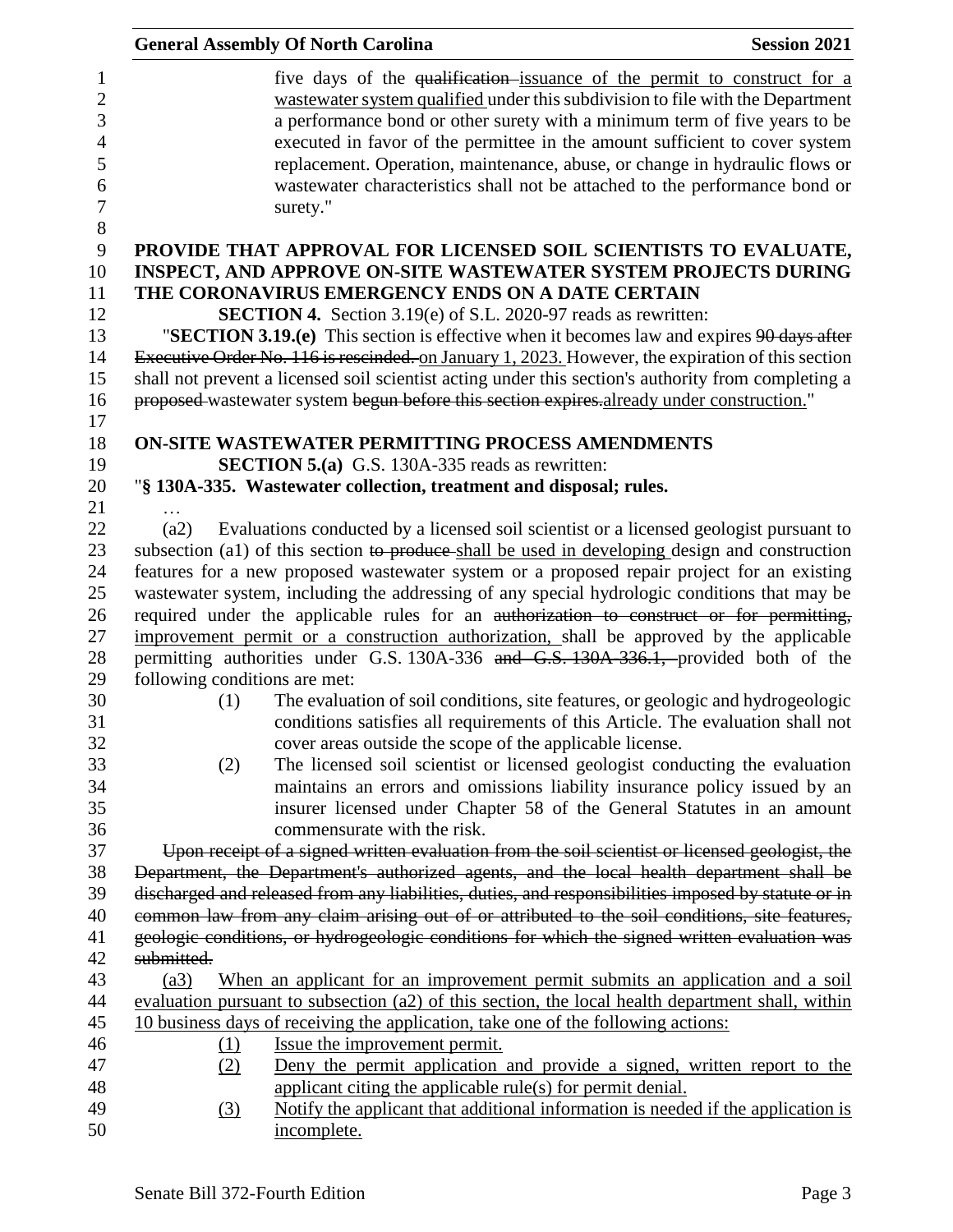|                  | <b>General Assembly Of North Carolina</b><br><b>Session 2021</b>                                                                                                                                     |  |
|------------------|------------------------------------------------------------------------------------------------------------------------------------------------------------------------------------------------------|--|
| $\mathbf{1}$     | If a local health department fails to act on an application for an improvement permit<br>(a4)                                                                                                        |  |
| $\sqrt{2}$       | submitted pursuant to subsection (a3) of this section within 10 business days of receipt of a                                                                                                        |  |
| 3                | complete application, the local health department shall issue the improvement permit.                                                                                                                |  |
| $\overline{4}$   | When an applicant for a construction authorization submits an application along with<br>(a5)                                                                                                         |  |
| 5                | any necessary signed and sealed plans or evaluations, as required by the local health department,                                                                                                    |  |
| $\boldsymbol{6}$ | conducted by a person licensed pursuant to Chapter 89C of the General Statutes as a licensed                                                                                                         |  |
| $\boldsymbol{7}$ | engineer or a person certified pursuant to Article 5 of Chapter 90A of the General Statutes as an                                                                                                    |  |
| $\, 8$           | Authorized On-Site Wastewater Evaluator, the local health department shall, within 10 business                                                                                                       |  |
| 9                | days of receiving the application, take one of the following actions:                                                                                                                                |  |
| 10               | Approve the permit application.<br>(1)                                                                                                                                                               |  |
| 11               | Deny the permit application and provide a signed, written report to the<br>(2)                                                                                                                       |  |
| 12               | applicant citing the applicable rule(s) for permit denial.                                                                                                                                           |  |
| 13               | Notify the applicant that additional information is needed if the application is<br>(3)                                                                                                              |  |
| 14               | incomplete.                                                                                                                                                                                          |  |
| 15               | If a local health department fails to act on an application for a construction<br>(a6)                                                                                                               |  |
| 16               | authorization submitted pursuant to subsection (a5) of this section within 10 business days of                                                                                                       |  |
| 17               | receipt of a complete application, the local health department shall issue the construction                                                                                                          |  |
| 18               | authorization.                                                                                                                                                                                       |  |
| 19               | The was tewater system contractor shall notify the local health department, or<br>(a7)                                                                                                               |  |
| 20               | professional engineer or Authorized On-Site Wastewater Evaluator, as applicable, prior to the                                                                                                        |  |
| 21               | start of construction of the proposed wastewater system by telephone or other electronic means.                                                                                                      |  |
| 22               | The local health department, professional engineer, or Authorized On-Site Wastewater Evaluator                                                                                                       |  |
| 23               | shall retain the ability to delay construction until determination of site conditions. The applicant                                                                                                 |  |
| 24               | or the system contractor certified under rules established by the North Carolina On-Site                                                                                                             |  |
| 25               | Wastewater Contractors and Inspectors Certification Board shall notify the local health                                                                                                              |  |
| 26               | department of completion of the wastewater system for the inspection and issuance of the                                                                                                             |  |
| 27               | operation permit pursuant to G.S. 130A-337 after determination of compliance with the                                                                                                                |  |
| $28\,$           | construction authorization.                                                                                                                                                                          |  |
| 29               | The Department, the Department's authorized agents, and the local health departments<br>(a8)                                                                                                         |  |
| 30               | shall be discharged and released from any liabilities, duties, and responsibilities imposed by                                                                                                       |  |
| 31<br>32         | statute or in common law from any claim arising out of or attributed to evaluations, submittals,                                                                                                     |  |
| 33               | or actions from a licensed soil scientist or licensed geologist pursuant to subsection (a2) of this<br>section. The Department, the Department's authorized agents, and the local health departments |  |
| 34               | shall be discharged and released from any liabilities, duties, and responsibilities imposed by                                                                                                       |  |
| 35               | statute or in common law from any claim arising out of or attributed to plans, evaluations,                                                                                                          |  |
| 36               | preconstruction conference findings, submittals, or actions from a person licensed pursuant to                                                                                                       |  |
| 37               | Chapter 89C of the General Statutes as a licensed engineer or a person certified pursuant to                                                                                                         |  |
| 38               | Article 5 of Chapter 90A of the General Statutes as an Authorized On-Site Wastewater Evaluator                                                                                                       |  |
| 39               | in subsections (a2), (a5), and (a7) of this section. The Department, the Department's authorized                                                                                                     |  |
| 40               | agents, and the local health departments shall be responsible and bear liability for their actions                                                                                                   |  |
| 41               | and evaluations and other obligations under State law or rule, including the issuance of the                                                                                                         |  |
| 42               | operations permit pursuant to G.S. 130A-337.                                                                                                                                                         |  |
| 43               |                                                                                                                                                                                                      |  |
| 44               | (f1)<br>A preconstruction conference with the owner or developer, or an agent of the owner                                                                                                           |  |
| 45               | or developer, and a representative of the local health department shall be required for any                                                                                                          |  |
| 46               | authorization for wastewater system construction construction authorization issued with an                                                                                                           |  |
| 47               | improvement permit under G.S. 130A-336 when the authorization is greater than five years old.                                                                                                        |  |
| 48               | Following the conference, the local health department shall advise the owner or developer of any                                                                                                     |  |
| 49               | rule changes for wastewater system construction incorporating current technology that can                                                                                                            |  |
| 50               | reasonably be expected to improve the performance of the system. The local health department                                                                                                         |  |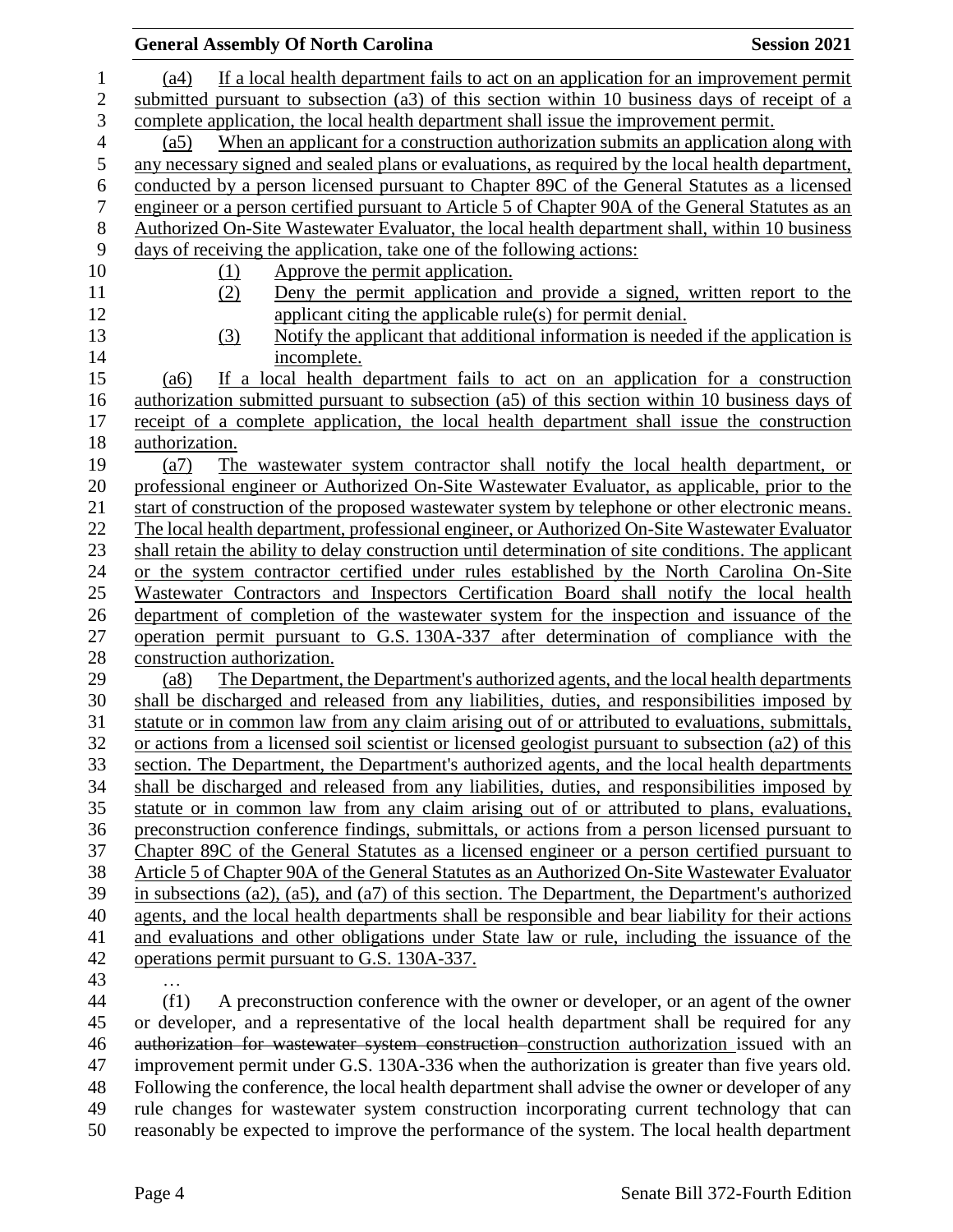1 shall issue a revised authorization for wastewater system construction construction authorization incorporating the rule changes upon the written request of the owner or developer. …." **SECTION 5.(b)** G.S. 130A-336 reads as rewritten: "**§ 130A-336. Improvement permit and authorization for wastewater system construction construction authorization required.** (a) Any proposed site for a residence, place of business, or place of public assembly in an area not served by an approved wastewater system shall be evaluated by either (i) the local health department in accordance with rules adopted pursuant to this Article or (ii) by a professional engineer, licensed soil scientist, or licensed geologist acting within the engineer's, soil scientist's, or geologist's scope of work, as applicable, and pursuant to the conditions of the 12 engineered option permit in G.S. 130A-336.1. G.S. 130A-336.1 or the Authorized On-Site Wastewater Evaluator permit option in G.S. 130A-336.2. An improvement permit issued by a local health department shall include: (1) For permits that are valid without expiration, a plat, or, for permits that are 16 valid for five years, a site plan. (2) A description of the facility the proposed site is to serve. (3) The proposed wastewater system and its location. (4) The design wastewater flow and characteristics. (5) The conditions for any site modifications. (6) Any other information required by the rules of the Commission. 22 Neither the improvement permit nor the authorization for wastewater system construction construction authorization shall be affected by change of ownership of the site for the wastewater system provided both the site for the wastewater system and the facility the system serves are unchanged and remain under the ownership or control of the person owning the facility. No person shall commence or assist in the construction, location, or relocation of a residence, place of business, or place of public assembly in an area not served by an approved wastewater system 28 unless an improvement permit and an authorization for wastewater system construction a construction authorization are obtained from the local health department unless that person is acting in accordance with the conditions and criteria of an engineered option permit pursuant to G.S. 130A-336.1. G.S. 130A-336.1 or the Authorized On-Site Wastewater Evaluator permit option pursuant to G.S. 130A-336.2. This requirement shall not apply to a manufactured residence exhibited for sale or stored for later sale and intended to be located at another site after sale. (b) The local health department shall issue an authorization for wastewater system construction a construction authorization authorizing work to proceed and the installation or repair of a wastewater system when it has determined after a field investigation that the system can be installed and operated in compliance with this Article and rules adopted pursuant to this Article. This authorization for wastewater system construction construction authorization shall be valid for a period equal to the period of validity of the improvement permit and may be issued at the same time the improvement permit is issued. No person shall commence or assist in the 42 installation, construction, or repair of a wastewater system unless an improvement permit and an authorization for wastewater system construction a construction authorization have been obtained from the Department or the local health department unless that person is acting in accordance with the conditions and criteria of an engineered option permit pursuant to G.S. 130A-336.1. G.S. 130A-336.1 or the Authorized On-Site Wastewater Evaluator permit 47 option pursuant to G.S. 130A-336.2. No improvement permit or authorization for wastewater 48 system construction construction authorization shall be required for maintenance of a wastewater system. The Department and the local health department may impose conditions on the issuance of an improvement permit and an authorization for wastewater system construction.a construction authorization.

**General Assembly Of North Carolina Session 2021**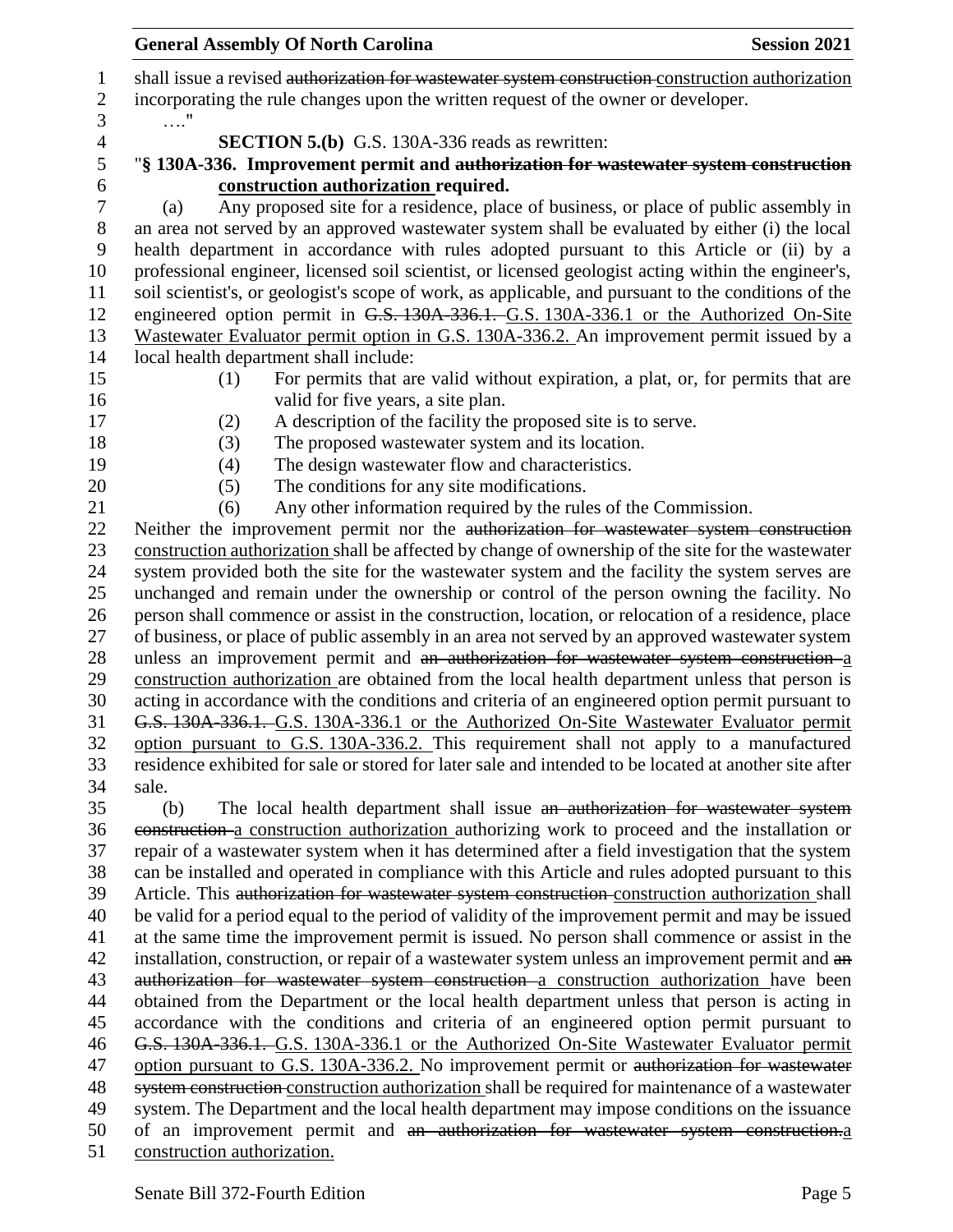### **General Assembly Of North Carolina Session 2021**

 (b1) An improvement permit or authorization for wastewater system construction construction authorization issued by a local health department from January 1, 2000, to January 1, 2015, which has not been acted on and would have otherwise expired, shall remain valid until January 1, 2020, without penalty, unless there are changes in the hydraulic flows or wastewater characteristics from the original local health department evaluation. Permits are transferrable with ownership of the property. Permits shall retain the site, soil evaluations, and construction conditions of the original permit. Site activities begun or completed pursuant to requirements from the local health department under the original permit, however, shall not be construed to be altered conditions and shall not constitute a basis for refusal of the permit extension. The property owner may contract with a person licensed pursuant to Chapter 89F of the General Statutes as a licensed soil scientist to conduct a site verification to determine whether the conditions of the original permit are unchanged. Written verification by the licensed soil scientist shall be accepted by the local health department, used in lieu of verification by the local health department, and be attached to the permit. (c) Unless the Commission otherwise provides by rule, plans, and specifications for all

 wastewater systems designed for the collection, treatment, and disposal of industrial process 17 wastewater shall be reviewed and approved by the Department prior to the issuance of  $\theta$ 18 authorization for wastewater system construction a construction authorization by the local health department.

- …."
- 

**SECTION 5.(c)** G.S. 130A-336.1(b) reads as rewritten:

 "(b) Notice of Intent to Construct. – Prior to commencing or assisting in the construction, siting, or relocation of a wastewater system, the owner of a proposed wastewater system who wishes to utilize the engineered option permit, or a professional engineer authorized as the legal representative of the owner, shall submit to the local health department with jurisdiction over the location of the proposed wastewater system a notice of intent to construct a wastewater system utilizing the engineered permit option. The Department shall develop a common form for use as the notice of intent to construct that includes all of the following:

- 
- (1) The owner's name, address, e-mail address, and telephone number.
- 
- (2) The professional engineer's name, license number, address, e-mail address,
- and telephone number.
- (3) For the professional engineer, the licensed soil scientist, the licensed geologist, and any on-site wastewater contractors, proof of errors and omissions insurance coverage or other appropriate liability insurance.
- (4) A description of the facility the proposed site is to serve and any factors that would affect the wastewater load.
- (5) The type of proposed wastewater system and its location.

(6) The design wastewater flow and characteristics.

- 
- 
- (7) Any proposed landscape, site, drainage, or soil modifications.
- (8) A soil evaluation that is conducted and signed and sealed by a either a licensed soil scientist or licensed geologist.
- (9) A plat, as defined in G.S. 130A-334(7a).G.S. 130A-334(7a), or a site plan, as defined in G.S. 130A-334(13a)."
- **SECTION 5.(d)** G.S. 130A-336.2(j) reads as rewritten:

 "(j) Post-Construction Conference. – The Authorized On-Site Wastewater Evaluator shall hold a post-construction conference with the owner, the certified contractor, and the certified 47 water pollution control system operator, if any, and representatives from the local health department. any. The post-construction conference shall include start-up and any required verification of system components."

**SECTION 5.(e)** G.S. 130A-338 reads as rewritten: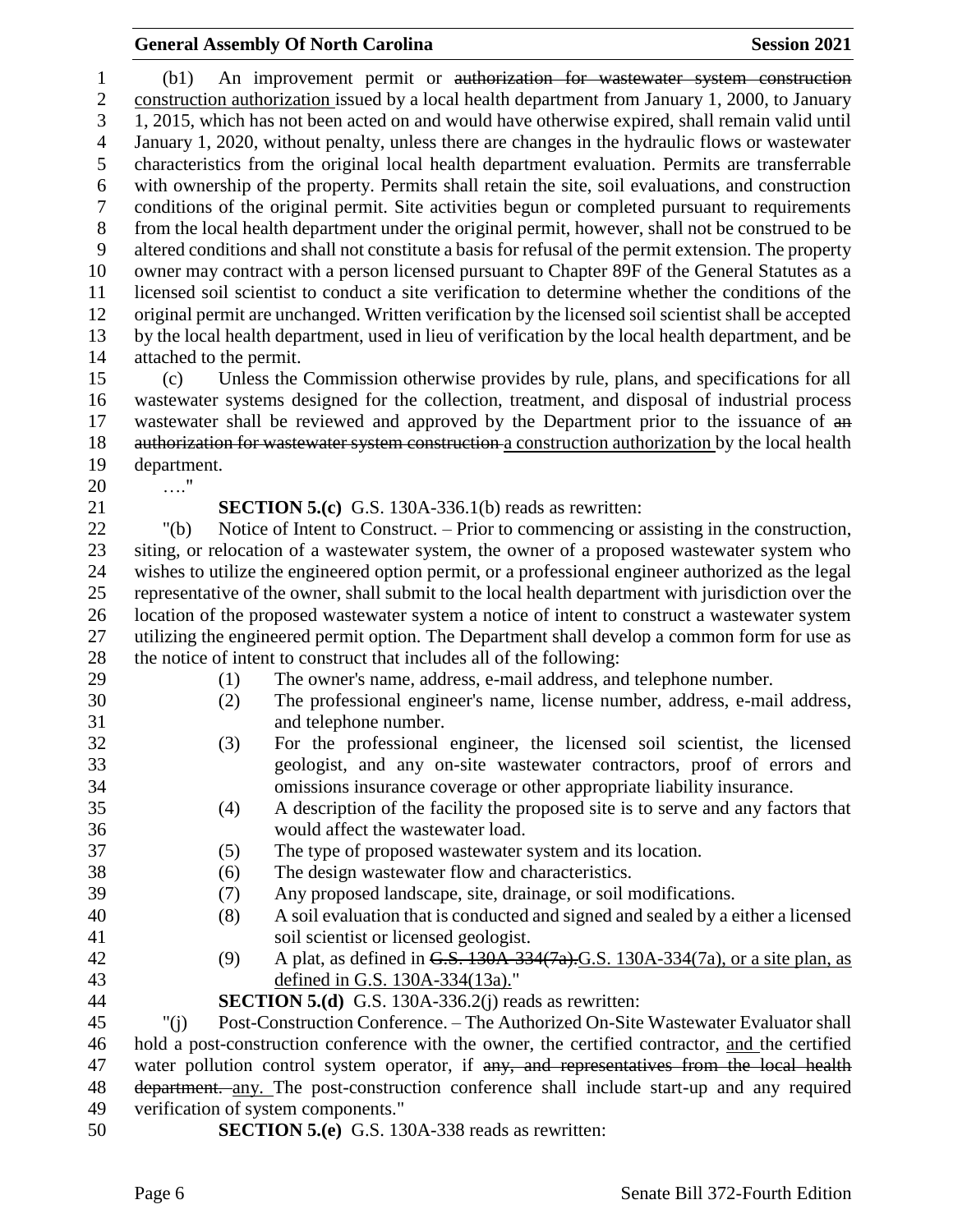|                | <b>General Assembly Of North Carolina</b>                                                              | <b>Session 2021</b> |
|----------------|--------------------------------------------------------------------------------------------------------|---------------------|
| 1              | " $\S$<br>Authorization for wastewater system construction Construction<br>130A-338.                   |                     |
| $\overline{2}$ | authorization required before other permits to be issued.                                              |                     |
| 3              | Where construction, location or relocation is proposed to be done upon a residence, place of           |                     |
| $\overline{4}$ | business or place of public assembly, no permit required for electrical, plumbing, heating, air        |                     |
| 5              | conditioning or other construction, location or relocation activity under any provision of general     |                     |
| 6              | or special law shall be issued until an authorization for wastewater system construction a             |                     |
| 7              | construction authorization has been issued under G.S. 130A-336, or authorization has been              |                     |
| $8\,$          | obtained under G.S. 130A-337(c), or a decision on the completeness of the notice of intent to          |                     |
| 9              | local<br>health<br>construct is<br>made<br>by<br>the<br>department                                     | pursuant<br>to      |
| 10             | G.S. 130A-336.1(e).G.S. 130A-336.1(c) or G.S. 130A-336.2(c)."                                          |                     |
| 11             | <b>SECTION 5.(f)</b> G.S. 130A-339 reads as rewritten:                                                 |                     |
| 12             | "§ 130A-339. Limitation on electrical service.                                                         |                     |
| 13             | No person shall allow permanent electrical service to a residence, place of business or place          |                     |
| 14             | of public assembly upon construction, location or relocation until the official electrical inspector   |                     |
| 15             | with jurisdiction as provided in G.S. 143-143.2 certifies to the electrical supplier that the required |                     |
| 16             | improvement permit authorization for wastewater system construction permit, construction               |                     |
| 17             | authorization, and an operation permit or authorization under G.S. 130A-337(c) or the letter of        |                     |
| 18             | confirmation authorizing wastewater system operation under G.S. 130A-336.1(m) has been                 |                     |
| 19             | obtained. Temporary electrical service necessary for constructing a residence, place of business       |                     |
| 20             | or place of public assembly can be provided upon compliance with G.S. 130A-338."                       |                     |
| 21             |                                                                                                        |                     |
| 22             | WELL GROUTING CERTIFICATION CHANGE                                                                     |                     |
| 23             | SECTION 6.(a) G.S. 87-97 is amended by adding the following new subsections to                         |                     |
| 24             | read:                                                                                                  |                     |
| 25             | Grouting Certification. - Notwithstanding any other provision of this Article, during<br>" $(e2)$      |                     |
| 26             | the construction, repair, or abandonment of a private drinking water well, the local health            |                     |
| 27             | department shall not conduct a grouting inspection if all of the following apply:                      |                     |
| 28             | The well contractor provides written, verbal, or electronic notice of intent to<br>(1)                 |                     |
| 29             | grout to the local health department prior to 9:00 A.M. on the date of grouting.                       |                     |
| 30             | The written, verbal, or electronic notice of intent to grout includes the location,<br>(2)             |                     |
| 31             | permit number, and anticipated time for grouting and indicates that grouting                           |                     |
| 32             | may occur after normal business hours or on the weekend.                                               |                     |
| 33             | If the grouting is to occur on a State holiday, the written, verbal, or electronic<br>(3)              |                     |
| 34             | notice of intent to grout is provided by the last business day prior to the State                      |                     |
| 35             | holiday.                                                                                               |                     |
| 36             | The well contractor provides written certification, in a format and method<br>$\left(4\right)$         |                     |
| 37             | specified by the Commission, to the local health department that the private                           |                     |
| 38             | drinking water well has been grouted in compliance with rules adopted                                  |                     |
| 39             | pursuant to this Article.                                                                              |                     |
| 40             | Health Department Optional Presence. - Upon receipt of a notice of intent to grout<br>(e3)             |                     |
| 41             | under subsection (e2) of this section, the local health department may opt to be present during        |                     |
| 42             | the grouting but the failure of the local health department to be present shall not affect the         |                     |
| 43             | authority of the well contractor to self-certify the grouting under that subsection.                   |                     |
| 44             | Exception for Variance. – Notwithstanding subsection (e2) of this section, if a<br>(e4)                |                     |
| 45             | variance is issued to a rule requiring grouting of a private drinking water well to a certain depth    |                     |
| 46             | under rules adopted pursuant to this Article, the well contractor shall schedule a grout time and      |                     |
| 47             | inspection with the local health department and only the local health department shall have the        |                     |
| 48             | authority to certify that the private drinking water well was grouted in compliance with this          |                     |
| 49             | Article."                                                                                              |                     |
| 50             | <b>SECTION 6.(b)</b> This section becomes effective October 1, 2022, and applies to                    |                     |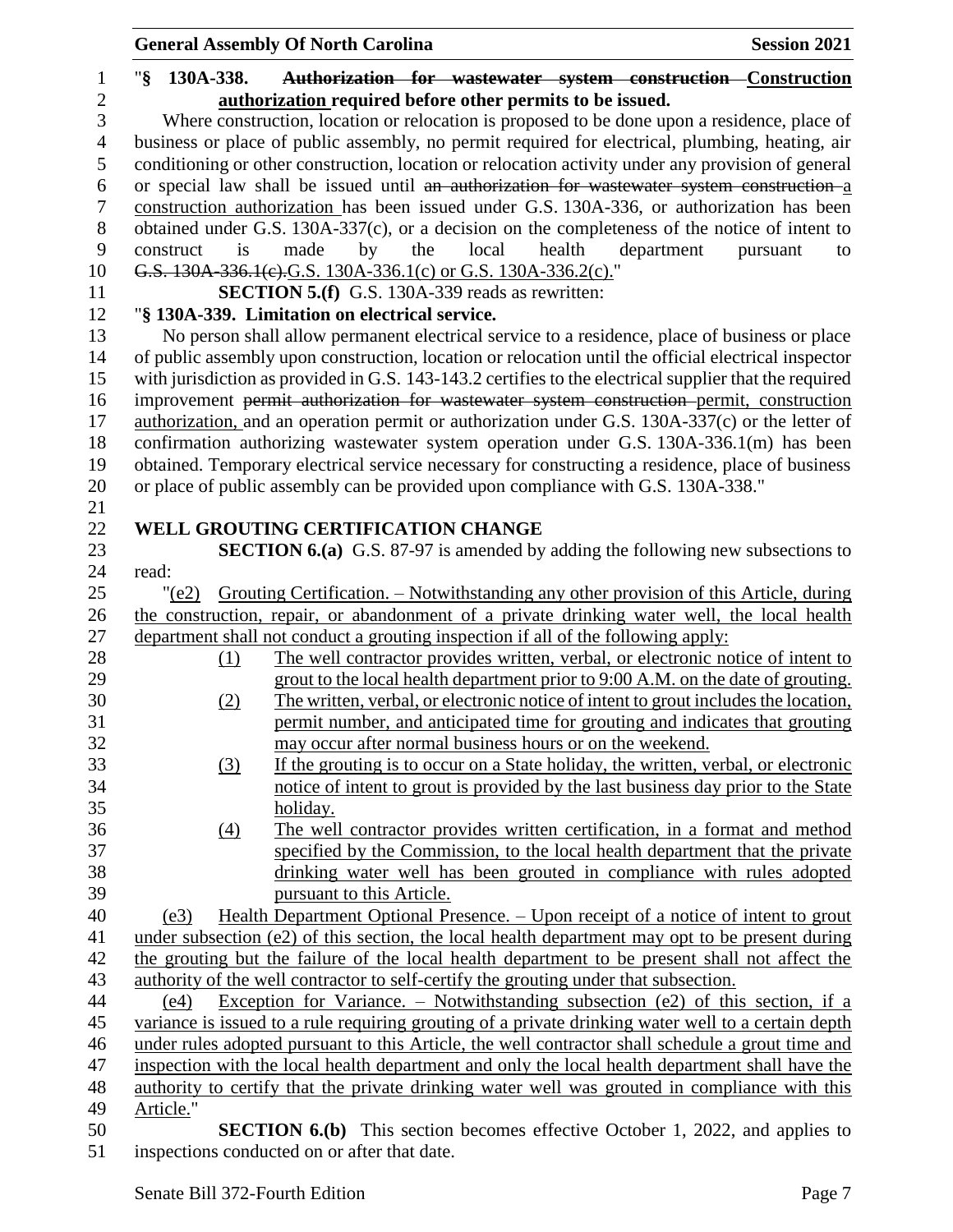## **REQUIRE THE DEPARTMENT OF ENVIRONMENTAL QUALITY TO STUDY EROSION AND SEDIMENTATION CONTROL REQUIREMENTS RELATIVE TO FEDERAL REQUIREMENTS APPLICABLE TO STORMWATER DISCHARGES FROM CONSTRUCTION ACTIVITIES SECTION 7.** The Department of Environmental Quality shall study the requirements of the Sedimentation Pollution Control Act of 1973 (Act) and federal requirements applicable to stormwater discharges from construction activities under 40 C.F.R. § 122.26 and shall identify all requirements of the Act that are more stringent than, or redundant to, federal requirements applicable to stormwater discharges from construction activities under 40 C.F.R. § 122.26. In so doing, the Department shall clearly identify the sources of federal law that establish specific requirements for (i) stormwater control design, installation, and maintenance at construction sites; (ii) permit applications to be submitted by operators of construction activity, including legal requirements for design and construction specifications to be included with permit applications; and (iii) transfer and termination of a builder, developer, or operator's obligations upon conveyance of property on which construction occurred. The Department shall report its findings, including recommendations for legislative action to streamline permitting of NCG01 applications, particularly any modifications to state sedimentation requirements that would result in a sedimentation and erosion control approval satisfying federal NCG01 permitting, to provide greater permitting efficiency within the regulated community, to the Environmental Review Commission no later than September 1, 2022. **BUILDING CODE AMENDMENTS SECTION 8.(a)** G.S. 143-140.1 reads as rewritten: "**§ 143-140.1. Appeals of alternative Alternative design construction and methods.methods; appeals.** The North Carolina Building Code Council shall, by January 1, 2023, promulgate rules, procedures, and policies for the approval of alternative designs and construction. Alternative designs and construction shall follow the State Building Code. In the event of a dispute between a local authority having jurisdiction and the designer or owner-representative regarding alternative designs and construction, and notwithstanding any other section within this Article, appeals by the designer or owner-representative on matters pertaining to alternative design construction or methods shall be heard by the Department of Insurance Engineering Division. The Department of Insurance Engineering Division shall issue its decision regarding an appeal filed under this section within 10 business days. The Commissioner of Insurance shall adopt rules in furtherance of this section." **SECTION 8.(b)** Approved alternative designs and construction that are in effect at the time of the effective date of this act remain in effect. **SECTION 9.(a)** G.S. 160D-1102 reads as rewritten: "**§ 160D-1102. Building code administration.** (a) A local government may create an inspection department and may appoint inspectors who may be given appropriate titles, such as building inspector, electrical inspector, plumbing inspector, housing inspector, zoning inspector, heating and air-conditioning inspector, fire prevention inspector, or deputy or assistant inspector, or another title generally descriptive of the duties assigned. Every local government shall perform the duties and responsibilities set forth in G.S. 160D-1104 either by (i) creating its own inspection department, (ii) creating a joint inspection department in cooperation with one or more other units of local government, pursuant to Part 1 of Article 20 of Chapter 160A of the General Statutes, (iii) contracting with another unit of local government for the provision of inspection services pursuant to Part 1 of Article 20 of Chapter 160A of the General Statutes, or (iv) arranging for the county in which a city is located to perform inspection services within the city's jurisdiction as authorized by G.S. 160D-1104 and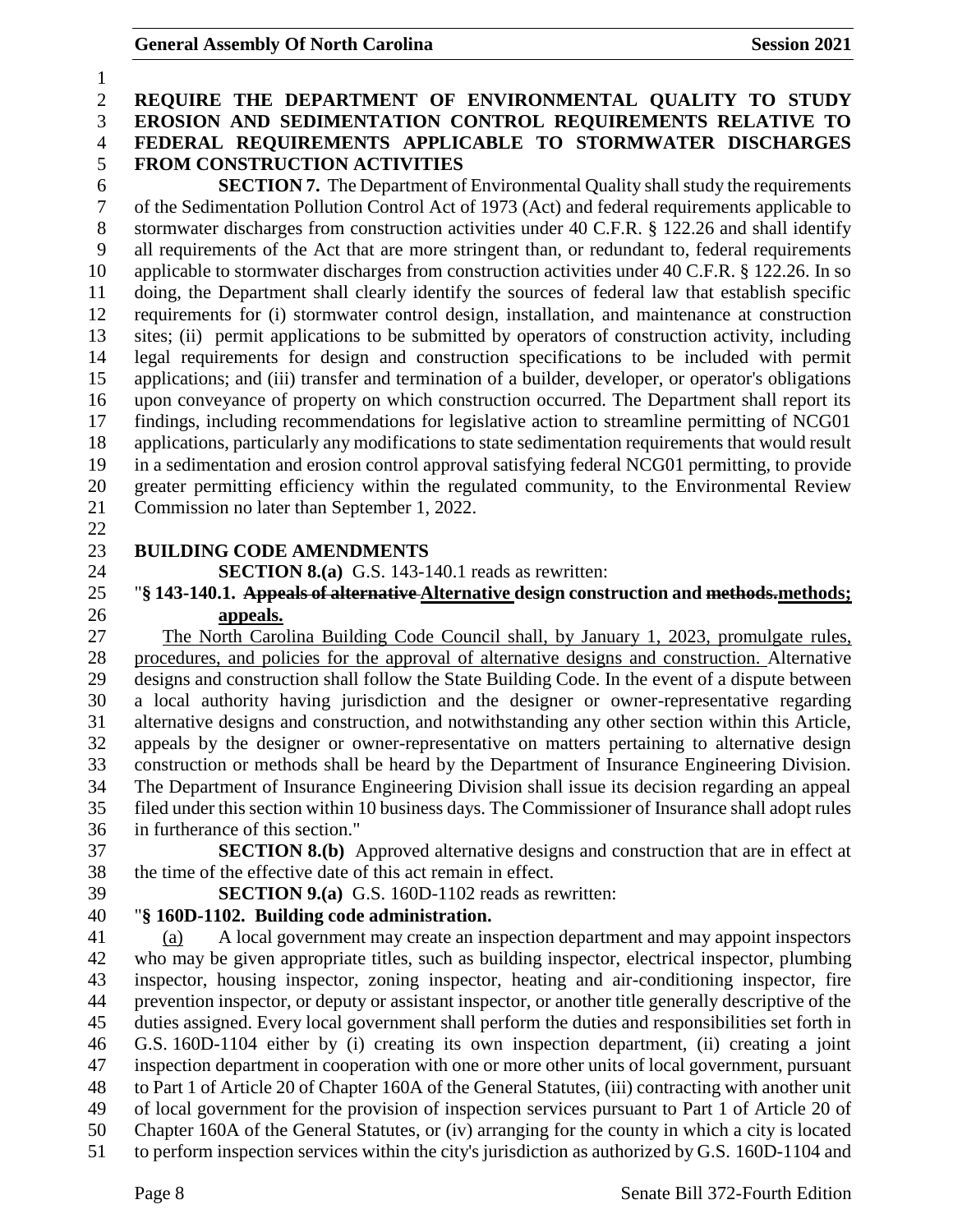|                |                             |     | <b>General Assembly Of North Carolina</b>                                                                                                                                                    | <b>Session 2021</b> |
|----------------|-----------------------------|-----|----------------------------------------------------------------------------------------------------------------------------------------------------------------------------------------------|---------------------|
| $\mathbf{1}$   |                             |     | G.S. 160D-202. Every local government shall designate a person responsible for the daily                                                                                                     |                     |
| $\sqrt{2}$     |                             |     | oversight of the local government's duties and responsibilities under G.S. 160D-1104.                                                                                                        |                     |
| 3              | (b)                         |     | In the event that any local government fails to provide inspection services or ceases                                                                                                        |                     |
| $\overline{4}$ |                             |     | to provide inspection services, the Commissioner of Insurance shall arrange for the provision of                                                                                             |                     |
| $\mathfrak{S}$ |                             |     | inspection services, either through personnel employed by the department or through an                                                                                                       |                     |
| 6              |                             |     | arrangement with other units of government. In either event, the Commissioner has and may                                                                                                    |                     |
| $\overline{7}$ |                             |     | exercise within the local government's planning and development regulation jurisdiction all                                                                                                  |                     |
| $8\,$          |                             |     | powers made available to the governing board with respect to building inspection under this                                                                                                  |                     |
| 9              |                             |     | Article and Part 1 of Article 20 of Chapter 160A of the General Statutes. Whenever the                                                                                                       |                     |
| 10             |                             |     | Commissioner has intervened in this manner, the local government may assume provision of                                                                                                     |                     |
| 11             |                             |     | inspection services only after giving the Commissioner two years' written notice of its intention                                                                                            |                     |
| 12             |                             |     | to do so; however, the Commissioner may waive this requirement or permit assumption at an                                                                                                    |                     |
| 13             |                             |     | earlier date upon finding that an earlier assumption will not unduly interfere with arrangements                                                                                             |                     |
| 14             |                             |     | made for the provision of those services.                                                                                                                                                    |                     |
| 15             | (c)                         |     | No later than October 1 of 2023, 2024, and 2025, every local government shall publish                                                                                                        |                     |
| 16             |                             |     | an annual financial report on how it used fees from the prior fiscal year for the support,                                                                                                   |                     |
| 17             |                             |     | administration, and implementation of its building code enforcement program as required by                                                                                                   |                     |
| 18             |                             |     | G.S. 160D-402(d). This report is in addition to any other financial report required by law."                                                                                                 |                     |
| 19             |                             |     | <b>SECTION 9.(b)</b> This section becomes effective October 1, 2022, and applies to                                                                                                          |                     |
| 20             |                             |     | financial reports due after that date.                                                                                                                                                       |                     |
| 21             |                             |     |                                                                                                                                                                                              |                     |
| 22             |                             |     | <b>MAXIMUM PARKING SPACE SIZE</b>                                                                                                                                                            |                     |
| 23             |                             |     | <b>SECTION 10.(a)</b> G.S. 160D-702(c) reads as rewritten:                                                                                                                                   |                     |
| 24             | " $(c)$                     |     | A zoning or other development regulation shall not set do any of the following:                                                                                                              |                     |
| 25             |                             | (1) | Set a minimum square footage of any structures subject to regulation under                                                                                                                   |                     |
| 26             |                             |     | the North Carolina Residential Code for One- and Two-Family Dwellings.                                                                                                                       |                     |
| 27             |                             | (2) | Set a maximum parking space size larger than 9 feet wide by 20 feet long                                                                                                                     |                     |
| 28             |                             |     | unless the parking space is designated for handicap, parallel, or diagonal                                                                                                                   |                     |
| 29<br>30       |                             |     | parking."                                                                                                                                                                                    |                     |
| 31             |                             |     | <b>SECTION 10.(b)</b> This section becomes effective October 1, 2022, and after that date<br>any zoning or other development regulation inconsistent with G.S. $160D-702(c)$ , as enacted by |                     |
| 32             |                             |     | this act, is void and unenforceable.                                                                                                                                                         |                     |
| 33             |                             |     |                                                                                                                                                                                              |                     |
| 34             |                             |     | <b>NORTH CAROLINA HOME INSPECTOR LICENSURE BOARD REVISIONS</b>                                                                                                                               |                     |
| 35             |                             |     | <b>SECTION 11.(a)</b> G.S. 143-151.45 reads as rewritten:                                                                                                                                    |                     |
| 36             | "§ 143-151.45. Definitions. |     |                                                                                                                                                                                              |                     |
| 37             |                             |     | The following definitions apply in this Article:                                                                                                                                             |                     |
| 38             |                             | (1) | Repealed by Session Laws 2009-509, s. 3.3, effective October 1, 2013. See                                                                                                                    |                     |
| 39             |                             |     | note.                                                                                                                                                                                        |                     |
| 40             |                             | (2) | Board. - The North Carolina Home Inspector Licensure Board.                                                                                                                                  |                     |
| 41             |                             | (3) | Compensation. $- A$ fee or anything else of value.                                                                                                                                           |                     |
| 42             |                             | (4) | Home inspection. $- A$ written evaluation-evaluation, based on observation or                                                                                                                |                     |
| 43             |                             |     | noninvasive testing, of two or more of the following components of a                                                                                                                         |                     |
| 44             |                             |     | residential building: heating system, cooling system, plumbing system,                                                                                                                       |                     |
| 45             |                             |     | electrical system, structural components, foundation, roof, masonry structure,                                                                                                               |                     |
| 46             |                             |     | exterior and interior components, or any other related residential housing                                                                                                                   |                     |
| 47             |                             |     | component. Noninvasive testing means testing methods which do not result in                                                                                                                  |                     |
| 48             |                             |     | any damage to a component or system, such as tearing, puncturing, or                                                                                                                         |                     |
| 49             |                             |     | gouging, provided that probing a wood component or system to inspect for                                                                                                                     |                     |
| 50             |                             |     | deterioration is permissible.                                                                                                                                                                |                     |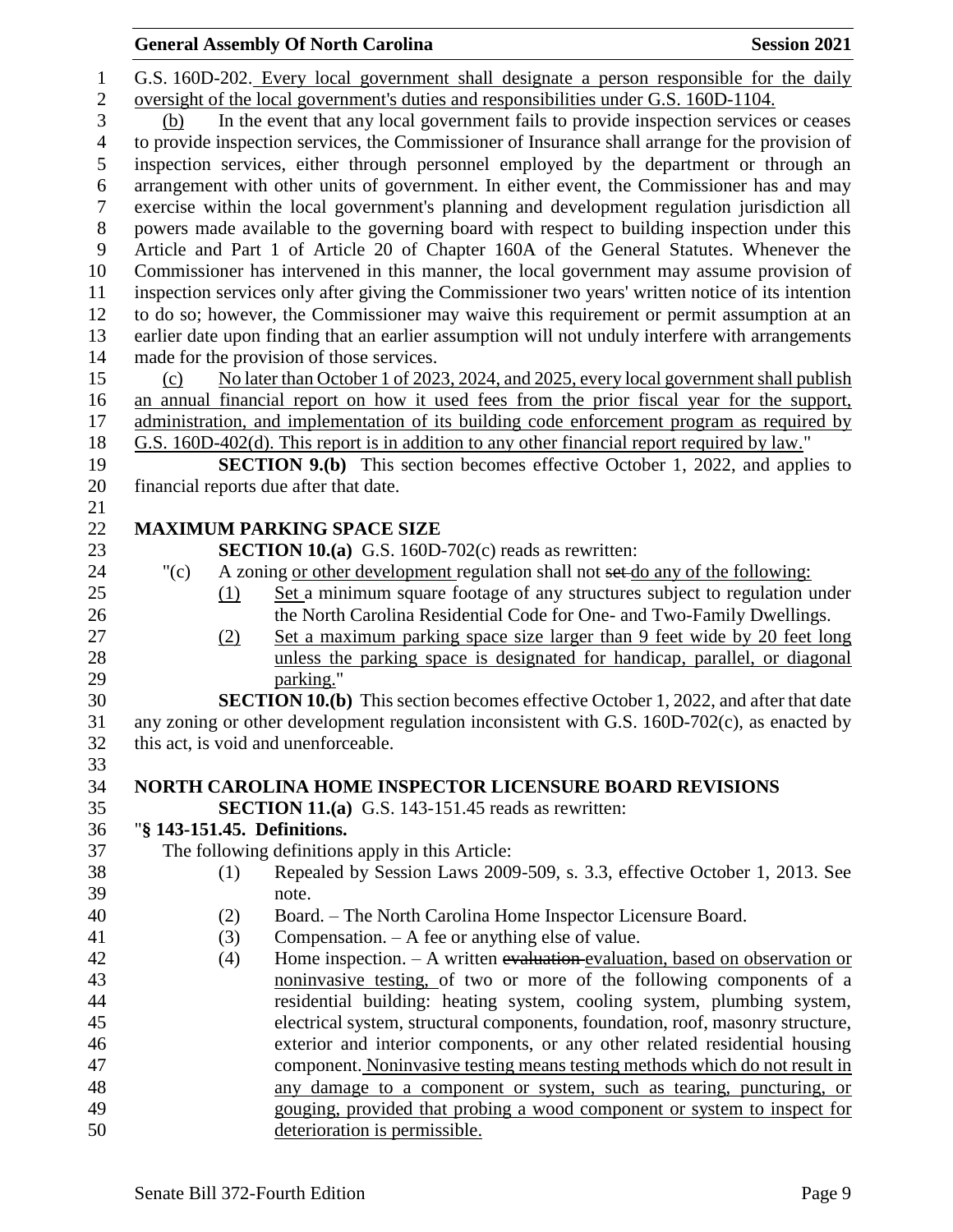|                  | <b>General Assembly Of North Carolina</b>                                                                                       | <b>Session 2021</b> |
|------------------|---------------------------------------------------------------------------------------------------------------------------------|---------------------|
| $\mathbf{1}$     | Home inspector. $-$ An individual who engages in the business of performing<br>(5)                                              |                     |
| $\overline{2}$   | home inspections for compensation.                                                                                              |                     |
| 3                | Residential building. - A structure intended to be, or that is in fact, used as a<br>(6)                                        |                     |
| $\overline{4}$   | residence by one or more individuals."                                                                                          |                     |
| 5                | <b>SECTION 11.(b)</b> G.S. 143-151.58 reads as rewritten:                                                                       |                     |
| 6                | "§ 143-151.58. Duties of licensed home inspector.                                                                               |                     |
| $\boldsymbol{7}$ | Home Inspection Report. $-$ A licensed home inspector must give to each person for<br>(a)                                       |                     |
| 8                | whom the inspector performs a home inspection for compensation a written report of the home                                     |                     |
| 9                | inspection. The inspector must give the person the report by the date set in a written agreement                                |                     |
| 10               | by the parties to the home inspection. If the parties to the home inspection did not agree on a date                            |                     |
| 11               | in a written agreement, the inspector must give the person the report within three within:                                      |                     |
| 12               | Three business days after the inspection was performed.<br>(1)                                                                  |                     |
| 13               | Ten business days after the inspection was performed, if the report describes<br>(2)                                            |                     |
| 14               | a deficiency as a violation of the State Residential Building Code in                                                           |                     |
| 15               | accordance with subsection (a2) of this section.                                                                                |                     |
| 16               | Summary Page. $- A$ written report provided under subsection (a) of this section for a<br>$\left( a1\right)$                    |                     |
| 17               | prepurchase home inspection of three or more systems must include a summary page that                                           |                     |
| 18               | contains the information required by this subsection. All other subject matters pertaining to the                               |                     |
| 19               | home inspection must appear in the body of the report. The summary page must contain the                                        |                     |
| 20               | following statement: "This summary page is not the entire report. The complete report may                                       |                     |
| 21               | include additional information of interest or concern to you. It is strongly recommended that you                               |                     |
| 22               | promptly read the complete report. For information regarding the negotiability of any item in this                              |                     |
| 23               | report under the real estate purchase contract, contact your North Carolina real estate agent or an                             |                     |
| 24               | attorney."                                                                                                                      |                     |
| 25               | The summary page must describe any system or component of the home that does not                                                |                     |
| 26               | function as intended, allowing for normal wear and tear that does not prevent the system or                                     |                     |
| 27               | component from functioning as intended. The summary page must also describe any system or                                       |                     |
| 28               | component that appears not to function as intended, based upon documented tangible evidence,                                    |                     |
| 29               | and that requires either subsequent examination or further investigation by a specialist. The                                   |                     |
| 30               | summary page may describe any system or component that poses a safety concern.                                                  |                     |
| 31               | State Residential Building Code. - If a licensee includes a deficiency in the written<br>(a2)                                   |                     |
| 32               | report of a home inspection that is stated as a violation of the North Carolina State Residential                               |                     |
| 33               | Building Code, the licensee must do all of the following:                                                                       |                     |
| 34               | Determine the date of construction, renovation, and any subsequent<br>(1)                                                       |                     |
| 35               | installation or replacement of any system or component of the home.                                                             |                     |
| 36               | Determine the State Building Code in effect at the time of construction,<br>(2)                                                 |                     |
| 37               | renovation, and any subsequent installation or replacement of any system or                                                     |                     |
| 38               | component of the home.                                                                                                          |                     |
| 39<br>40         | Conduct the home inspection using the building codes Code in effect at the<br>(3)                                               |                     |
| 41               | time of the construction, renovation, and any subsequent installation or<br>replacement of any system or component of the home. |                     |
| 42               | In order to fully inform the client, if the licensee describes a deficiency as a violation of the                               |                     |
| 43               | State Building Code in the written report, then the report shall include the information described                              |                     |
| 44               | in subdivision (1) of this subsection and photocopies of the relevant provisions of the State                                   |                     |
| 45               | Building-Code used pursuant to subdivision (2) of this subsection to determine any violation                                    |                     |
| 46               | stated in the report. The Board may adopt rules that are more restrictive on the use of the State                               |                     |
| 47               | Building-Code by home inspectors.                                                                                               |                     |
| 48               | . "                                                                                                                             |                     |
| 49               | <b>SECTION 11.(c)</b> This section becomes effective October 1, 2022, and applies to                                            |                     |
| 50               | inspections conducted on or after that date.                                                                                    |                     |
| 51               |                                                                                                                                 |                     |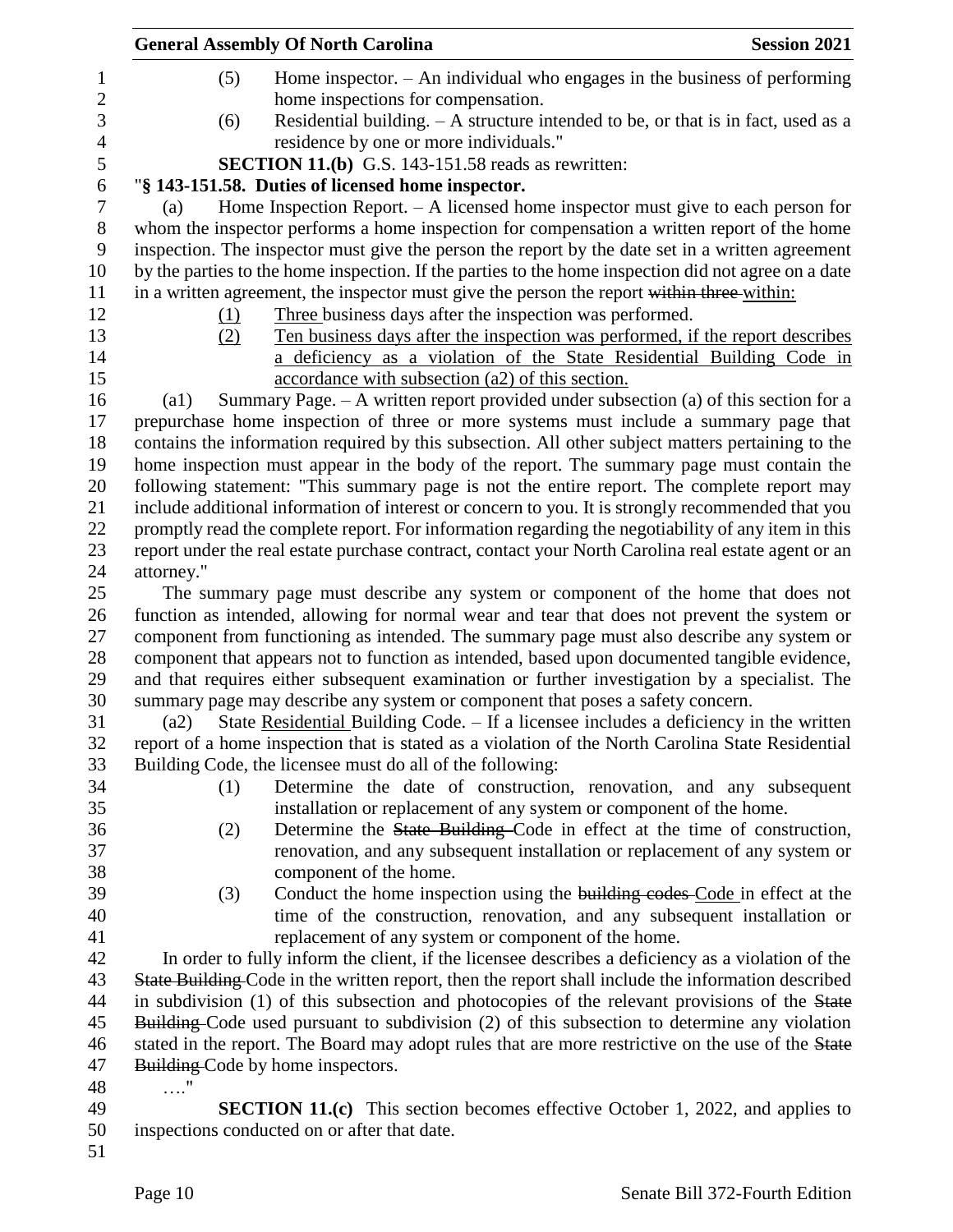## **General Assembly Of North Carolina Session 2021**

## **GENERAL CONTRACTOR LICENSE PROJECT VALUE INCREASE SECTION 12.** G.S. 87-10(a1) reads as rewritten: "(a1) The Board shall require an applicant to pay the Board or a provider contracted by the Board an examination fee not to exceed one hundred dollars (\$100.00). In addition to the costs of any criminal background check, the Board shall also require an applicant to pay the Board a fee not to exceed one hundred twenty-five dollars (\$125.00) if the application is for an unlimited license, one hundred dollars (\$100.00) if the application is for an intermediate license, or seventy-five dollars (\$75.00) if the application is for a limited license. The fees accompanying any application or examination shall be nonrefundable. The holder of an unlimited license shall be entitled to act as general contractor without restriction as to value of any single project; the holder of an intermediate license shall be entitled to act as general contractor for any single project with a value of up to one million five hundred thousand dollars (\$1,000,000), (\$1,500,000), excluding the cost of land and any ancillary costs to improve the land; the holder of a limited license shall be entitled to act as general contractor for any single project with a value 15 of up to five seven hundred fifty thousand dollars (\$500,000), (\$750,000), excluding the cost of land and any ancillary costs to improve the land. The license certificate shall be classified in accordance with this section." **INCREASE THRESHOLD FOR FIRE APPARATUS ACCESS ROADS SECTION 13.(a)** Section 6 of S.L. 2021-121 reads as rewritten: "**SECTION 6.(a)** Definitions. – As used in this section, "Council" means the North Carolina Building Code Council, and "Code" means the current North Carolina Building Code collection, and amendments to the Code, as adopted by the Council. "**SECTION 6.(b)** Code Amendment. – Until the effective date of the Code amendment that the Council is required to adopt pursuant to this section, the Council and Code enforcement officials enforcing the Code shall follow the provisions of subsection (c) of this section as it relates to Section D107 of the 2018 North Carolina Fire Code and other provisions that relate to fire apparatus access roads for one- or two-family dwelling residential developments. "**SECTION 6.(c)** Implementation. – Notwithstanding any provision of the Code or law to 30 the contrary, the The Council and Code enforcement officials shall not require an automatic sprinkler system two or more separate and approved fire apparatus access roads in developments 32 of one- or two-family dwellings where there are fewer than 100 dwelling units on a single public or private fire apparatus access road with access from one direction.units. "**SECTION 6.(d)** Additional Rulemaking Authority. – The Council shall adopt a rule to amend Section D107 of the 2018 North Carolina Fire Code consistent with subsection (c) of this section. Notwithstanding G.S. 143-136(c), the Residential Code Committee within the Council shall consider the amendment required by this section. Notwithstanding G.S. 150B-19(4), the rule adopted by the Council pursuant to this subsection shall be substantively identical to the provisions of subsection (c) of this section. Rules adopted pursuant to this section are not subject to Part 3 of Article 2A of Chapter 150B of the General Statutes. Rules adopted pursuant to this section shall become effective as provided in G.S. 150B-21.3(b1), as though 10 or more written objections had been received as provided in G.S. 150B-21.3(b2). "**SECTION 6.(e)** Effective Date. – This section is effective when it becomes law. "**SECTION 6.(f)** Sunset. – This section expires on the date that rules adopted pursuant to subsection (d) of this section become effective." **SECTION 13.(b)** This section is effective when it becomes law. **CERTAIN BUILDING INSPECTIONS BY DEPARTMENT OF INSURANCE CHANGES SECTION 14.(a)** G.S. 143-139.4 is amended by adding a new subsection to read: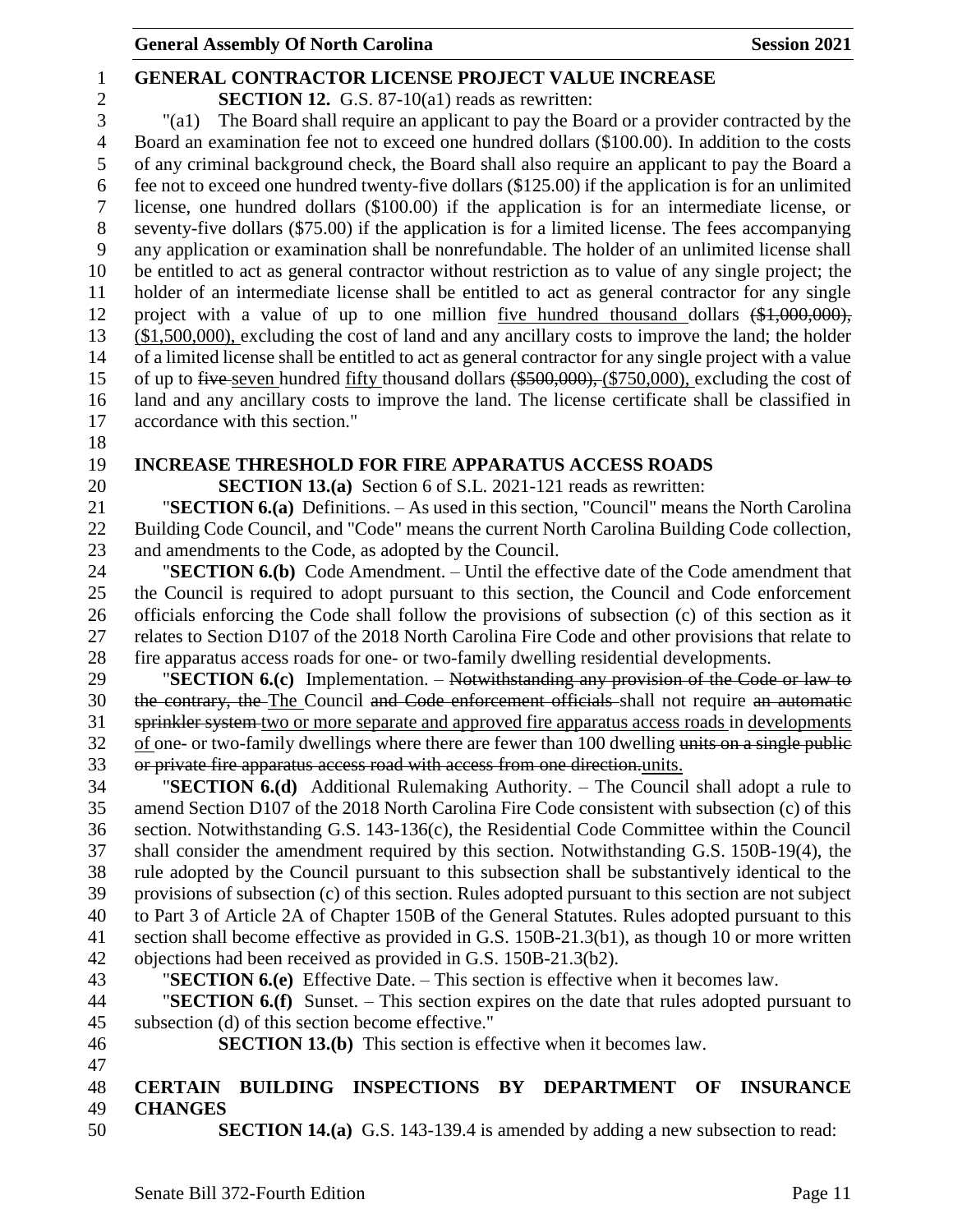|                     | <b>General Assembly Of North Carolina</b><br><b>Session 2021</b>                                                                                                                      |
|---------------------|---------------------------------------------------------------------------------------------------------------------------------------------------------------------------------------|
| " $(f1)$            | Personnel assigned by the Commissioner to conduct inspections under this section                                                                                                      |
|                     | must begin conducting an inspection within two business days after assignment by the                                                                                                  |
| Commissioner."      |                                                                                                                                                                                       |
|                     | <b>SECTION 14.(b)</b> G.S. 143-139.4(k) reads as rewritten:                                                                                                                           |
| " $(k)$             | As used in this section, the following terms mean:                                                                                                                                    |
|                     | Inspection. - An inspection required by the North Carolina State Building<br>(1)                                                                                                      |
|                     | Code in any of the following categories:                                                                                                                                              |
|                     | Plumbing.<br>a.                                                                                                                                                                       |
|                     | Electrical systems.<br>b.                                                                                                                                                             |
|                     | General building restrictions and regulations.<br>c.                                                                                                                                  |
|                     | Heating and air-conditioning.<br>d.                                                                                                                                                   |
|                     | General construction inspection.<br>e.                                                                                                                                                |
|                     | Local inspection department. - Any county, city, or joint agency performing<br>(2)                                                                                                    |
|                     | State Building Code inspections under Article 18 of Chapter 153A of the                                                                                                               |
|                     | General Statutes or Article 19 of Chapter 160A of the General                                                                                                                         |
|                     | Statutes.inspections.                                                                                                                                                                 |
|                     | Requestor. – The permit holder, or an individual acting on behalf of the permit<br>(3)                                                                                                |
|                     | holder, who made an initial request for an inspection to a local inspection                                                                                                           |
|                     | department."                                                                                                                                                                          |
|                     | <b>SECTION 14.(c)</b> G.S. 143-139.4 is amended by adding a new subsection to read:                                                                                                   |
| " $(l)$             | The Commissioner shall contract with any individual, corporation, or other business                                                                                                   |
|                     | entity that holds one of the applicable certificates as provided in G.S. 143-151.13 to conduct                                                                                        |
|                     | inspections under this section."                                                                                                                                                      |
|                     | <b>SECTION 14.(d)</b> Subsection (a) of this section becomes effective October 1, 2022,                                                                                               |
|                     | and applies to inspections conducted on or after that date.                                                                                                                           |
|                     |                                                                                                                                                                                       |
|                     | ADDITIONAL TECHNICAL CORRECTIONS TO CONFORM CERTAIN STATUTES                                                                                                                          |
|                     | TO CHAPTER 160D OF THE GENERAL STATUTES                                                                                                                                               |
|                     | <b>SECTION 15.</b> G.S. 143-139(b), as amended by Section 12.5(a) of S.L. 2021-117,                                                                                                   |
| reads as rewritten: |                                                                                                                                                                                       |
| " $(b)$             | General Building Regulations. – The Insurance Commissioner shall have general                                                                                                         |
|                     | authority, through the Division of Engineering of the Department of Insurance, to supervise,                                                                                          |
|                     | administer, and enforce all sections of the North Carolina State Building Code pertaining to                                                                                          |
|                     | plumbing, electrical systems, general building restrictions and regulations, heating and air                                                                                          |
|                     | conditioning, fire protection, and the construction of buildings generally, except those sections                                                                                     |
|                     | of the Code, the enforcement of which is specifically allocated to other agencies by subsections                                                                                      |
|                     | (c) through (e) below. In the exercise of the duty to supervise, administer, and enforce the North                                                                                    |
|                     | Carolina State Building Code (including local building codes which have superseded the State<br>Building Code in a particular political subdivision pursuant to G.S. 143-138(e)), the |
|                     | Commissioner, through the Division of Engineering, shall:                                                                                                                             |
|                     | Cooperate with local officials and local inspectors duly appointed by the                                                                                                             |
|                     | (1)<br>governing body of any municipality or board of county commissioners                                                                                                            |
|                     | pursuant to Part 5 of Article 19 of Chapter 160A of the General Statutes or                                                                                                           |
|                     | Part 4 of Article 18 of Chapter 153A Article 11 of Chapter 160D of the                                                                                                                |
|                     | General Statutes, or any other applicable statutory authority.                                                                                                                        |
|                     | In accordance with G.S. 143-139.4, timely assign a Code-enforcement official                                                                                                          |
|                     | (2)<br>from the marketplace pool established under G.S. 143-151.12(9)a. to conduct                                                                                                    |
|                     | any plumbing, electrical systems, general building restrictions and                                                                                                                   |
|                     | regulations, heating and air-conditioning, or general construction inspection                                                                                                         |
|                     | required by the North Carolina State Building Code.                                                                                                                                   |
|                     |                                                                                                                                                                                       |